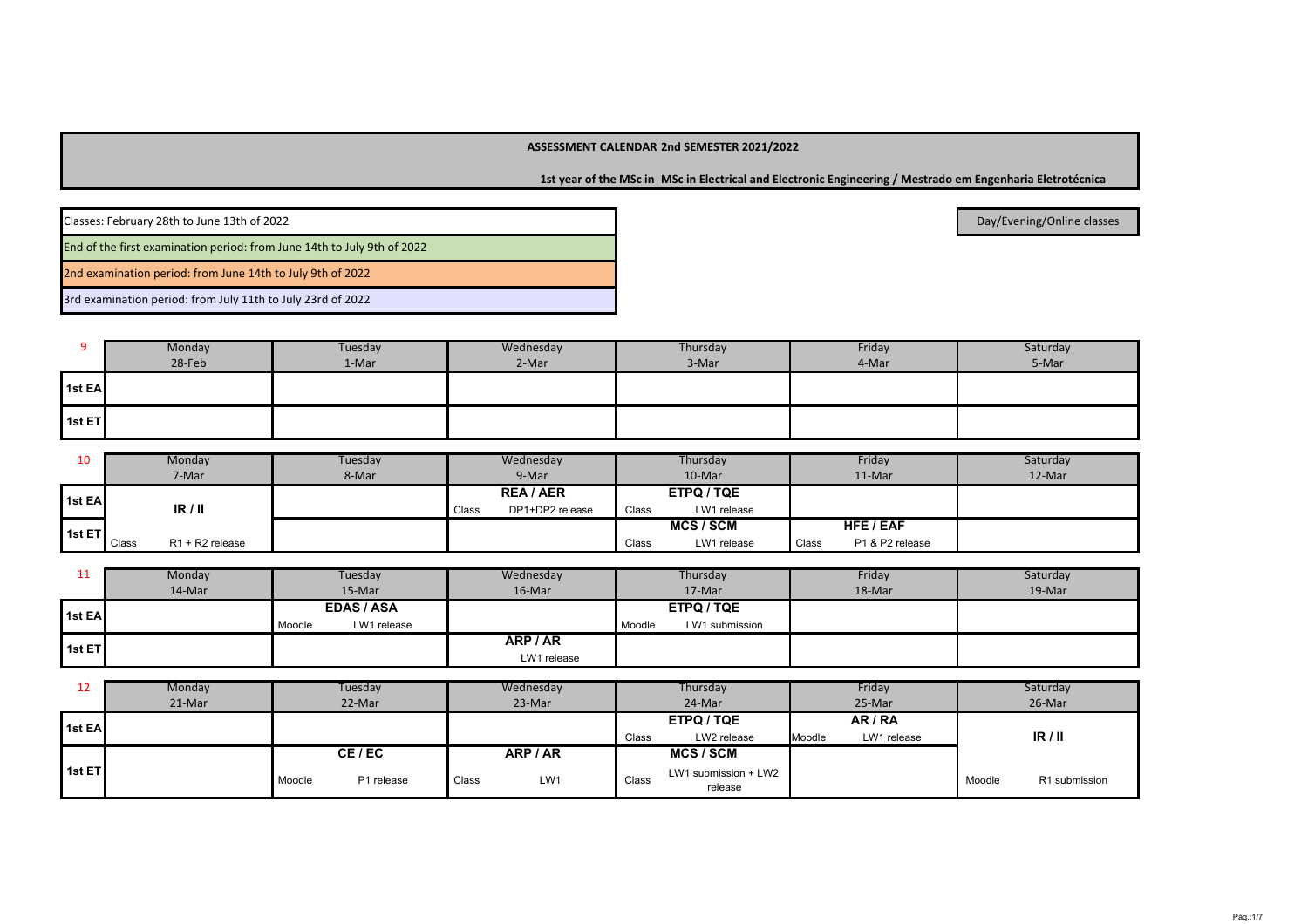**1st year of the MSc in MSc in Electrical and Electronic Engineering / Mestrado em Engenharia Eletrotécnica**

| Classes: February 28th to June 13th of 2022                             |
|-------------------------------------------------------------------------|
| End of the first examination period: from June 14th to July 9th of 2022 |
| 2nd examination period: from June 14th to July 9th of 2022              |

3rd examination period: from July 11th to July 23rd of 2022

13Class DP1 Oral Presentation Moodle LW2 submission Moodle / ClassLW2 release / LW1 submission**ETPQ / TQE**LW2 submission **Wednesday** 28-Mar 29-Mar 29-Mar 20-Mar 30-Mar Monday **Notage Monday** 29-Mar Thursday  $31-Mar$  1-Apr 2-Apr Friday **Saturday REA / AER1st ET1st EAARP / AR**

| 14         | Monday | Tuesday | Wednesday                | Thursday                                 | Friday | Saturday |
|------------|--------|---------|--------------------------|------------------------------------------|--------|----------|
|            | 4-Apr  | 5-Apr   | 6-Apr                    | 7-Apr                                    | 8-Apr  | 9-Apr    |
| 1st EA     |        |         |                          | ETPQ / TQE                               |        |          |
|            |        |         |                          | AR release<br>Class                      |        |          |
|            |        |         | ARP / AR                 | <b>MCS/SCM</b>                           |        |          |
| l 1st ET l |        |         | LW <sub>2</sub><br>Class | LW2 submission + LW3<br>Class<br>release |        |          |

| ້      | Monday | Tuesday | Wednesday | Thursday               | Friday | Saturday |
|--------|--------|---------|-----------|------------------------|--------|----------|
|        | 11-Apr | 12-Apr  | 13-Apr    | $14$ -Apr              | 15-Apr | 16-Apr   |
| 1st EA |        |         |           | <b>Easter Holidays</b> |        |          |
| 1st ET |        |         |           | <b>Easter Holidays</b> |        |          |

| 16             | Monday                 | Tuesday                                              | Wednesday                                             | Thursday             | Friday | Saturday                 |
|----------------|------------------------|------------------------------------------------------|-------------------------------------------------------|----------------------|--------|--------------------------|
|                | 18-Apr                 | $19$ -Apr                                            | 20-Apr                                                | $21$ -Apr            | 22-Apr | 23-Apr                   |
| <b>1st EAI</b> | <b>Easter Holidays</b> |                                                      |                                                       | ETPQ / TQE           |        | AR / RA                  |
|                |                        |                                                      |                                                       | LW3 release<br>Class |        | Moodle<br>LW1 submission |
|                |                        | CE/EC                                                | ARP / AR                                              |                      |        |                          |
| 1st ET         | <b>Easter Holidays</b> | Class/<br>P1 presentation<br>Moodle<br>P1 submission | Class /<br>LW2 submission / Proj.<br>Moodl<br>release |                      |        |                          |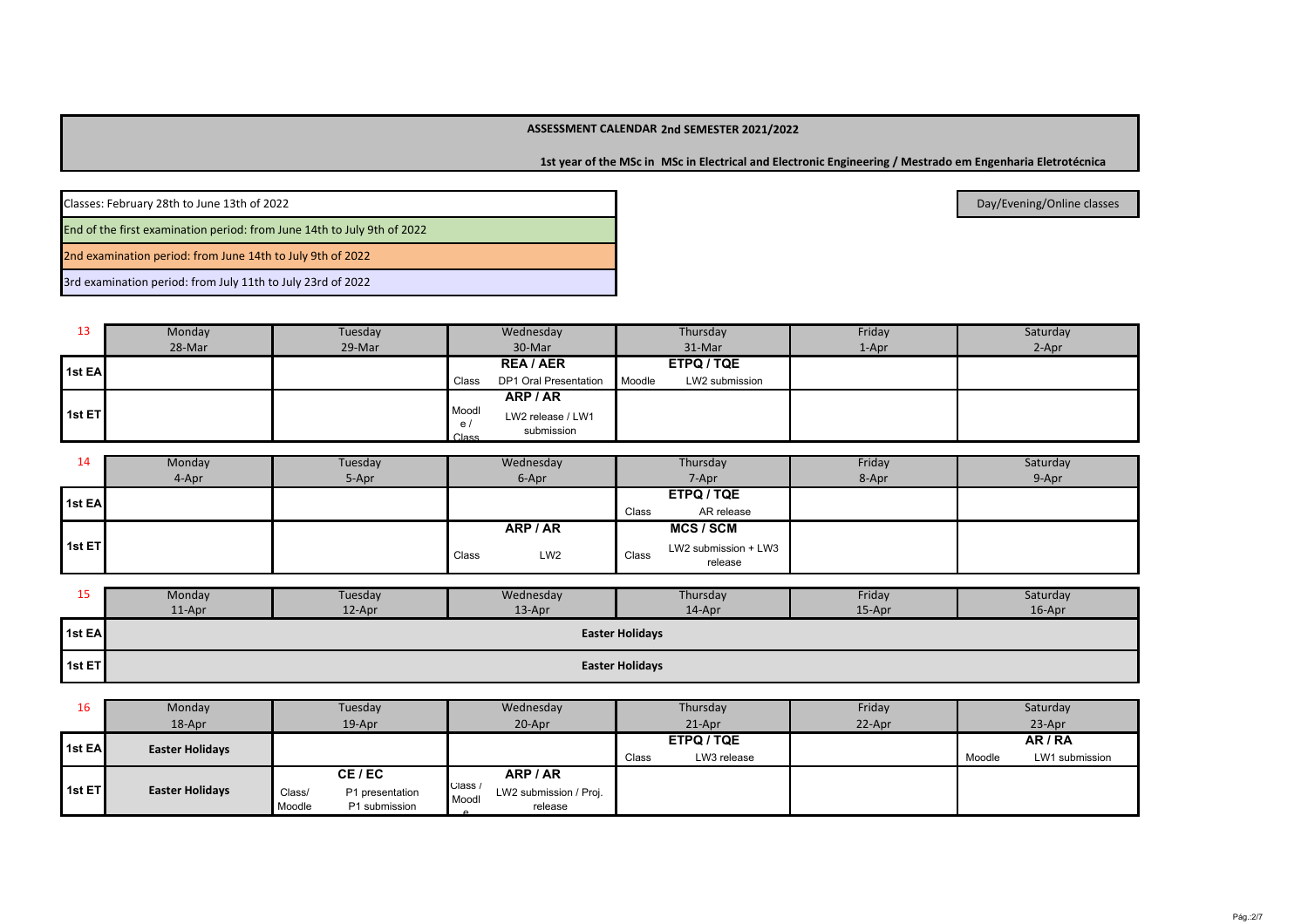**1st year of the MSc in MSc in Electrical and Electronic Engineering / Mestrado em Engenharia Eletrotécnica**

| Classes: February 28th to June 13th of 2022                             |
|-------------------------------------------------------------------------|
| End of the first examination period: from June 14th to July 9th of 2022 |
| 2nd examination period: from June 14th to July 9th of 2022              |

3rd examination period: from July 11th to July 23rd of 2022

|                | Monday  | Tuesday | Wednesday                               | Thursday | Friday | Saturday |
|----------------|---------|---------|-----------------------------------------|----------|--------|----------|
|                | 25-Apr  | 26-Apr  | 27-Apr                                  | 28-Apr   | 29-Apr | 30-Apr   |
| <b>1st EAL</b> | Holiday |         | <b>EDAS / ASA</b>                       |          |        |          |
|                |         |         | LW2 release<br>Moodle                   |          |        |          |
|                |         |         | ARP / AR                                |          |        |          |
| l 1st ET l     | Holiday |         | Ulass /<br>Proj. / LW3 release<br>Moodl |          |        |          |
|                |         |         |                                         |          |        |          |

| 18     | Monday                         | Tuesday                 | Wednesday    | Thursday                 | Friday                  | Saturday                 |
|--------|--------------------------------|-------------------------|--------------|--------------------------|-------------------------|--------------------------|
|        | 2-May                          | 3-May                   | 4-May        | 5-May                    | 6-May                   | 7-May                    |
| 1st EA | AR / RA                        | <b>EDAS / ASA</b>       |              | ETPQ / TQE               |                         | <b>EDAS / ASA</b>        |
|        | 19h00<br>LW1 oral presentation | Class<br>LW1 Oral pres. |              | Moodle<br>LW3 submission |                         | LW1 submission<br>Moodle |
| 1st ET |                                |                         | ARP / AR     |                          | HFE / EAF               |                          |
|        |                                |                         | LW3<br>Class |                          | P1 Submission<br>Moodle |                          |

| 1 Q<br>-- | Monday                  | Tuesday              | Wednesday               | Thursday             | Friday                | Saturday  |
|-----------|-------------------------|----------------------|-------------------------|----------------------|-----------------------|-----------|
|           | 9-May                   | $10-Mav$             | $11-Mav$                | 12-May               | 13-May                | $14$ -May |
| 1st EA    |                         |                      |                         | ETPQ / TQE           | AR / RA               |           |
|           | IR/II                   |                      |                         | LW4 release<br>Class | LW2 release<br>Moodle |           |
| 1st ET    |                         | CE/EC                | ARP / AR                |                      |                       |           |
|           | R2 submission<br>Moodle | Moodle<br>P2 release | Class<br>LW3 submission |                      |                       |           |

| 20             | Monday                                   | Tuesday | Wednesday      | Thursday                                 | Friday   | Saturday |
|----------------|------------------------------------------|---------|----------------|------------------------------------------|----------|----------|
|                | $16$ -May                                | 17-May  | 18-May         | 19-May                                   | $20-May$ | 21-May   |
| <b>1st EAI</b> |                                          |         |                | ETPQ / TQE                               |          |          |
|                | IR/II                                    |         |                | LW4 submission<br>Moodle                 |          |          |
|                |                                          |         | ARP / AR       | <b>MCS/SCM</b>                           |          |          |
| 1st ET         | Public oral presentation<br><b>Class</b> |         | Proj.<br>Class | LW3 submission + LW4<br>Class<br>release |          |          |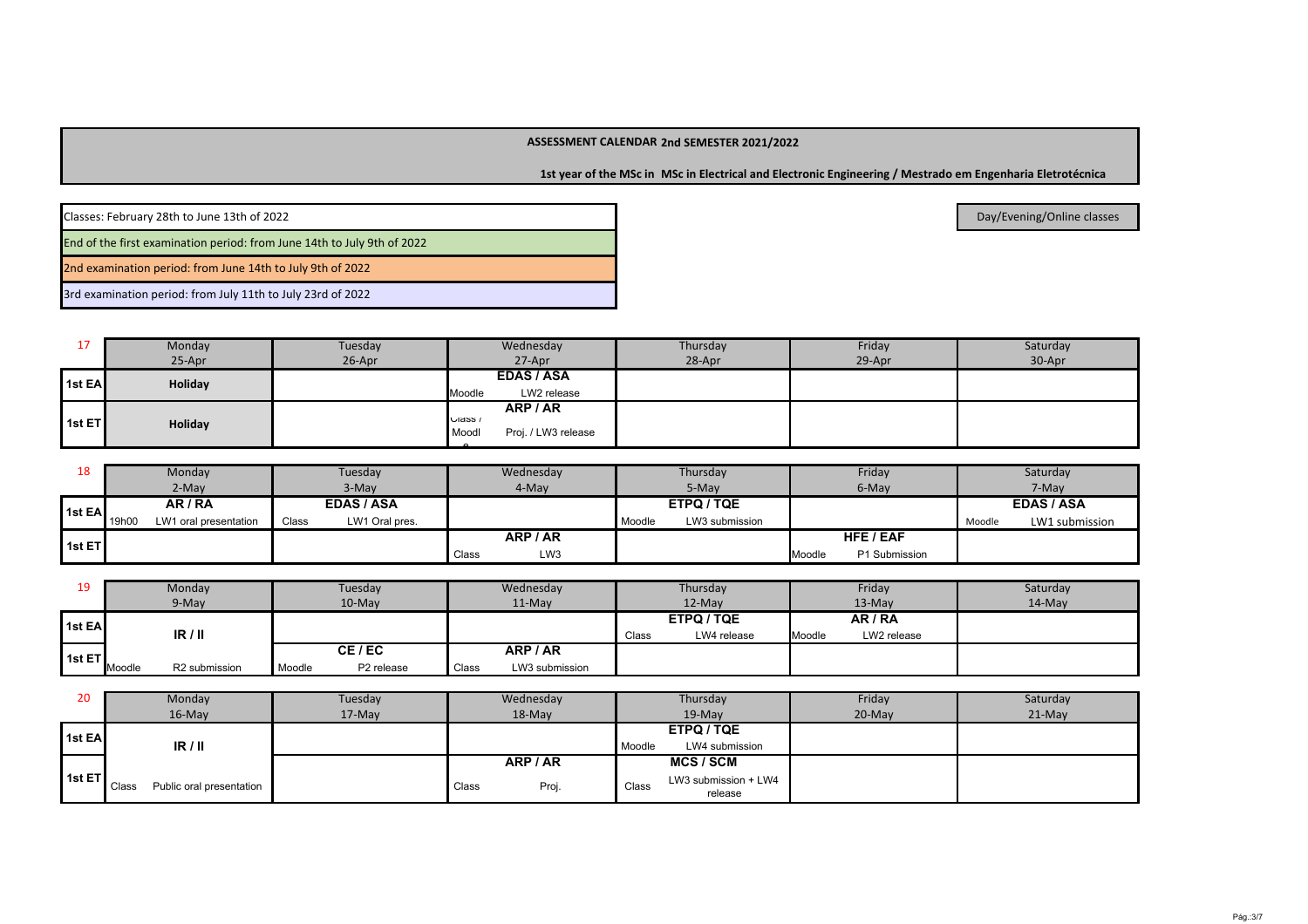**1st year of the MSc in MSc in Electrical and Electronic Engineering / Mestrado em Engenharia Eletrotécnica**

| Classes: February 28th to June 13th of 2022                             |
|-------------------------------------------------------------------------|
| End of the first examination period: from June 14th to July 9th of 2022 |
| 2nd examination period: from June 14th to July 9th of 2022              |
| 3rd examination period: from July 11th to July 23rd of 2022             |

| ᅩ                   | Monday                            | Tuesday  | Wednesday                  | Thursday  | Friday | Saturday |
|---------------------|-----------------------------------|----------|----------------------------|-----------|--------|----------|
|                     | $23-Mav$                          | $24-May$ | $25-Mav$                   | $26$ -May | 27-May | 28-May   |
| 1 <sub>1st</sub> EA | IR/II                             |          |                            |           |        |          |
| $ $ 1st ET          | Public oral presentation<br>Class |          | ARP / AR<br>Proj.<br>Class |           |        |          |

| LL     | Monday | Tuesday | Wednesday      | Thursday             | Friday | Saturday |
|--------|--------|---------|----------------|----------------------|--------|----------|
|        | 30-May | 31-May  | $1$ -Jun       | $2-Jun$              | 3-Jun  | 4-Jun    |
| 1st EA |        |         |                | ETPQ / TQE           |        |          |
|        |        |         |                | LW5 release<br>Class |        |          |
| 1st ET |        |         | ARP / AR       |                      |        |          |
|        |        |         | Proj.<br>Class |                      |        |          |

| 23     | Monday | Tuesday                 | Wednesday                      | Thursday                 | Friday    | Saturday                 |
|--------|--------|-------------------------|--------------------------------|--------------------------|-----------|--------------------------|
|        | 6-Jun  | 7-Jun                   | 8-Jun                          | $9 - Jun$                | $10$ -Jun | $11$ -Jun                |
|        |        | <b>EDAS / ASA</b>       | <b>REA/AER</b>                 | ETPQ / TQE               |           | AR / RA                  |
| 1st EA |        | LW2 submission (Moodle) | DP2 report submission          | LW5 submission<br>Moodle | Holiday   |                          |
|        |        | + Oral pres.<br>Class   | Class<br>DP2 Oral Presentation |                          |           | LW2 submission<br>Moodle |
| 1st ET |        |                         | ARP / AR                       | <b>MCS/SCM</b>           | Holiday   |                          |
|        |        |                         | Class<br>Proj.                 | Class<br>LW4 submission  |           |                          |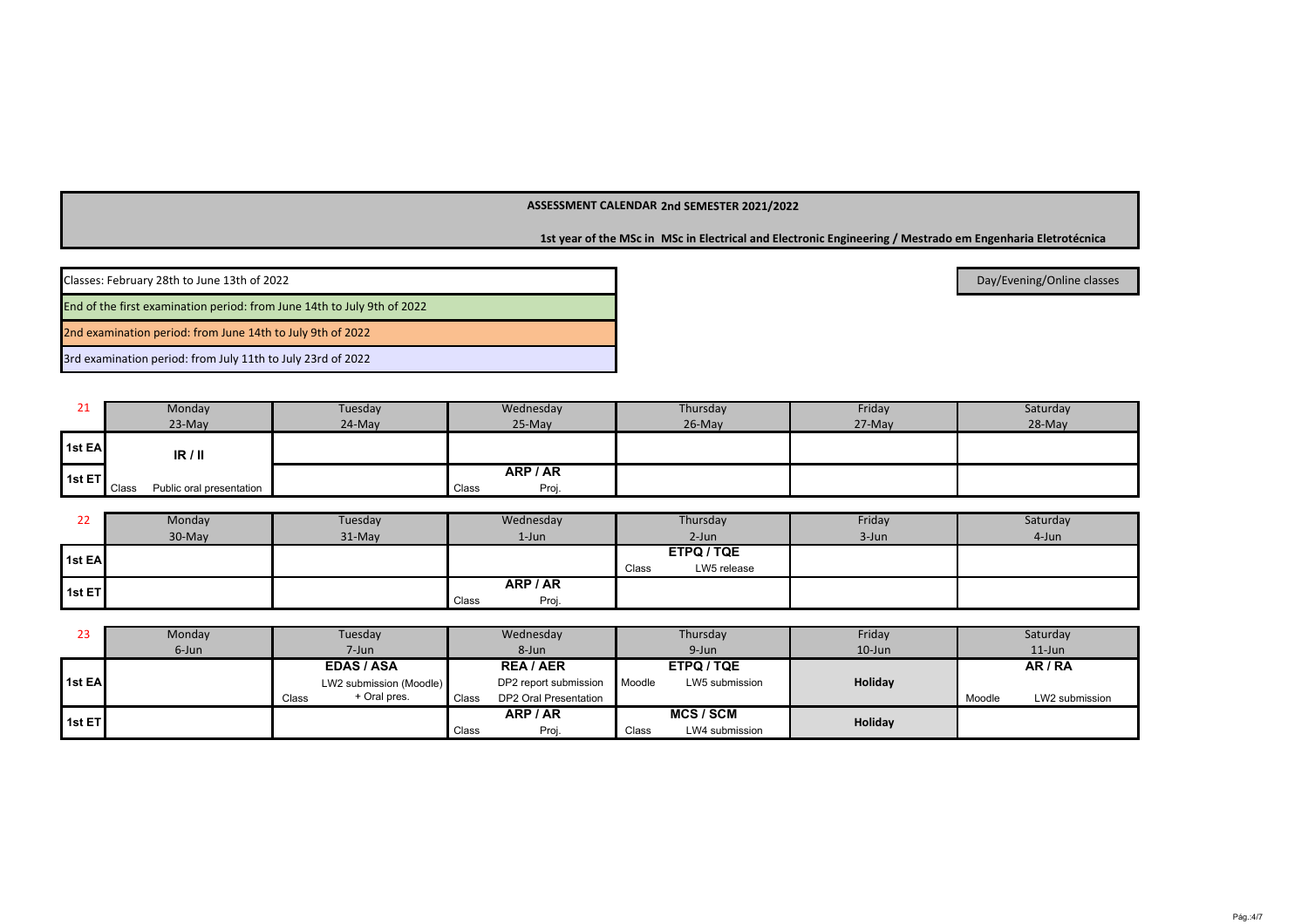**1st year of the MSc in MSc in Electrical and Electronic Engineering / Mestrado em Engenharia Eletrotécnica**

Classes: February 28th to June 13th of 2022

End of the first examination period: from June 14th to July 9th of 2022

2nd examination period: from June 14th to July 9th of 2022

3rd examination period: from July 11th to July 23rd of 2022

| 24     | Monday                         | Tuesday | Wednesday                                                                | Thursday  | Friday | Saturday |                            |
|--------|--------------------------------|---------|--------------------------------------------------------------------------|-----------|--------|----------|----------------------------|
|        | $13$ -Jun                      | 14-Jun  | $15$ -Jun                                                                | $16$ -Jun | 17-Jun | 18-Jun   |                            |
|        | AR / RA                        |         | ETPQ / TQE                                                               |           |        |          |                            |
|        | LW2 oral presentation<br>19h00 |         | 19h00 Vritten exam + AR submissio                                        |           |        |          | 1rst examination<br>period |
| 1st EA |                                |         | ETPQ / TQE                                                               | Holiday   |        |          |                            |
|        |                                |         | Written exam + AR<br>19h00<br>submission                                 |           |        |          | 2rst examination<br>period |
|        |                                |         | CE/EC<br>19h00<br>P2 presentation<br>Moodl<br>P2 submission              |           |        |          | 1rst examination<br>period |
| 1st ET |                                |         | CE/EC<br>י טעוופו<br>P1 & P2 presentation<br>Moodl<br>P1 & P2 submission | Holiday   |        |          | 2rst examination<br>period |

| 25                        | Monday | Tuesday                                                             | Wednesday                    | Thursday | Friday | Saturday |                            |
|---------------------------|--------|---------------------------------------------------------------------|------------------------------|----------|--------|----------|----------------------------|
|                           | 20-Jun | $21$ -Jun                                                           | 22-Jun                       | 23-Jun   | 24-Jun | 25-Jun   |                            |
| 1st EA                    |        | <b>EDAS / ASA</b>                                                   |                              |          |        |          | 1rst examination           |
|                           |        | 19h00<br>Written exam                                               |                              |          |        |          | period                     |
|                           |        | <b>EDAS / ASA</b>                                                   | <b>EDAS / ASA</b>            |          |        |          |                            |
| 1st EA                    |        | Written exam + LW1/LW2<br>19h00<br>Oral pres.                       | LW1/LW2 submission<br>Moodle |          |        |          | 2rst examination<br>period |
| 1stE                      |        | ARP / AR<br>Proj. submission + oral                                 | ARP / AR                     |          |        |          | 1rst examination           |
|                           |        | <b>Class</b><br>proc                                                | 19h00<br>Written exam        |          |        |          | period                     |
|                           |        | ARP / AR                                                            | ARP / AR                     |          |        |          |                            |
| $1$ 1st ET $\overline{ }$ |        | Proj. submission + oral<br><b>Class</b><br>pres. or Practical exam* | 19h00<br>Written exam        |          |        |          | 2rst examination<br>period |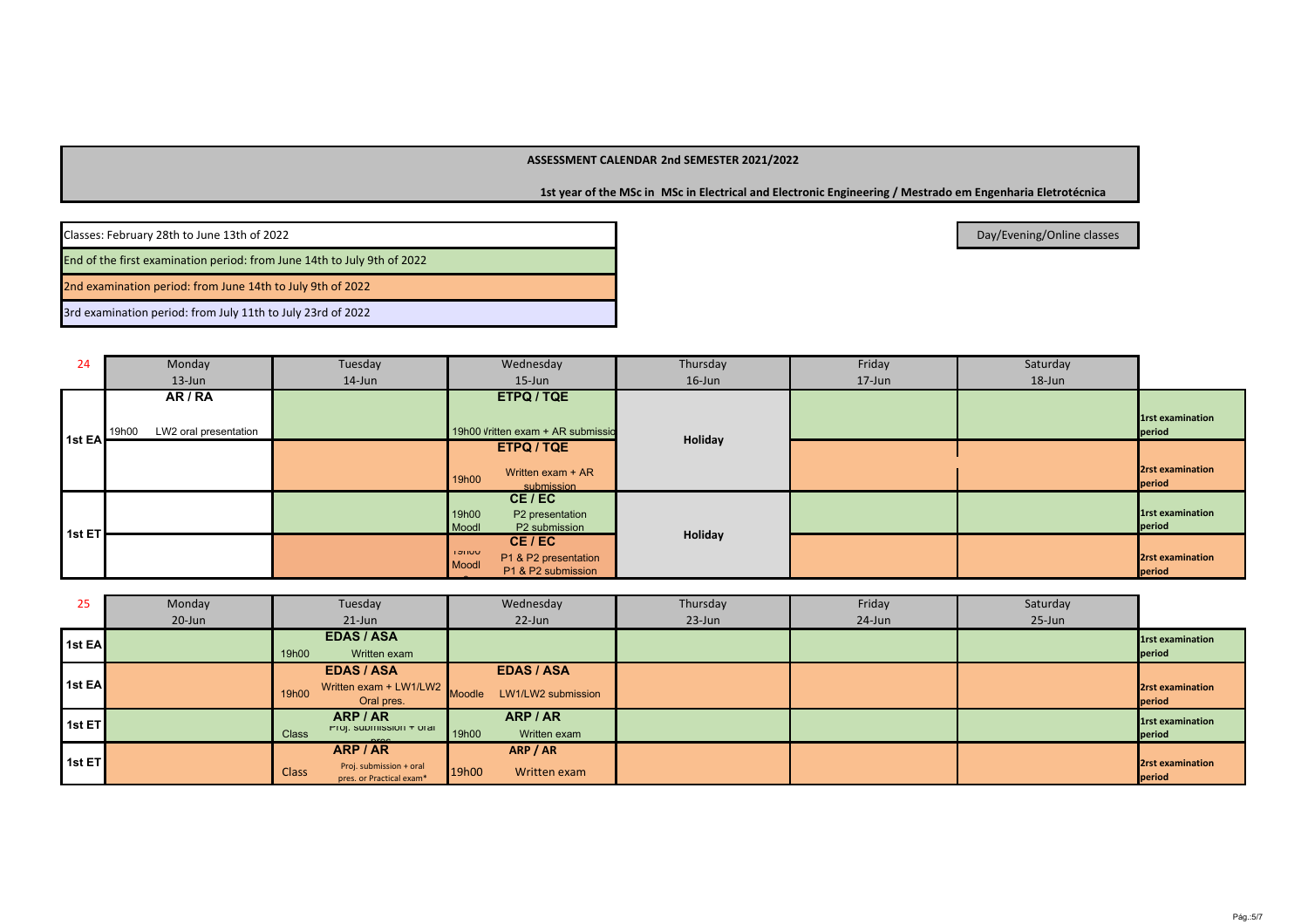**1st year of the MSc in MSc in Electrical and Electronic Engineering / Mestrado em Engenharia Eletrotécnica**

Day/Evening/Online classes

Classes: February 28th to June 13th of 2022

End of the first examination period: from June 14th to July 9th of 2022

2nd examination period: from June 14th to July 9th of 2022

3rd examination period: from July 11th to July 23rd of 2022

| 26                        | Monday | Tuesday                                     | Wednesday                                        | Thursday | Friday   | Saturday                              |                                   |
|---------------------------|--------|---------------------------------------------|--------------------------------------------------|----------|----------|---------------------------------------|-----------------------------------|
|                           | 27-Jun | 28-Jun                                      | 29-Jun                                           | 30-Jun   | $1$ -Jul | $2$ -Jul                              |                                   |
| <b>11st EAI</b>           |        |                                             | <b>REA/AER</b><br><b>Written Exam</b><br>19h00   |          |          |                                       | <b>1rst examination</b><br>period |
| <b>1st EA</b>             |        | <b>REA/AER</b><br>DP1+DP2 sub + OP<br>19h00 | <b>REA / AER</b><br>19h00<br><b>Written Exam</b> |          |          | AR/RA<br>LW1/LW2 submission<br>Moodle | 2rst examination<br>period        |
| 1stE                      |        |                                             | <b>MCS/SCM</b><br>19h00<br>Written exam          |          |          |                                       | 1rst examination<br>period        |
| $1$ 1st ET $\overline{ }$ |        | <b>MCS/SCM</b><br>Practical exam*<br>19h00  | MCS / SCM<br>19h00<br>Written exam               |          |          |                                       | 2rst examination<br>period        |

| 27                     | Monday                             | Tuesday  | Wednesday | Thursday                    | Friday                     | Saturday |                         |
|------------------------|------------------------------------|----------|-----------|-----------------------------|----------------------------|----------|-------------------------|
|                        | 4-Jul                              | $5$ -Jul | 6-Jul     | 7-Jul                       | 8-Jul                      | 9-Jul    |                         |
|                        | AR / RA                            |          |           |                             |                            |          | 1rst examination        |
|                        | 1st EA 19h00<br>Written exam       |          |           |                             |                            |          | period                  |
| $\vert$ 1st EA $\vert$ | AR / RA                            |          |           | IR/II                       | IR/II                      |          | <b>2rst examination</b> |
|                        | 19h00 Written exam + LW oral       |          |           | Report submission<br>Moodle | 19h00<br>Report oral pres. |          | period                  |
|                        | HFE / EAF                          |          |           |                             |                            |          |                         |
| 1st ET                 | Written exam + $P$ 2<br>19h00      |          |           |                             |                            |          | 1rst examination        |
|                        | sub+oral pres                      |          |           |                             |                            |          | period                  |
|                        | HFE / EAF                          |          |           | IR/II                       | IR/II                      |          |                         |
| 1stET                  | Written exam + P sub+oral<br>19h00 |          |           | Report submission<br>Moodle | 19h00<br>Report oral pres. |          | 2rst examination        |
|                        | pres                               |          |           |                             |                            |          | period                  |